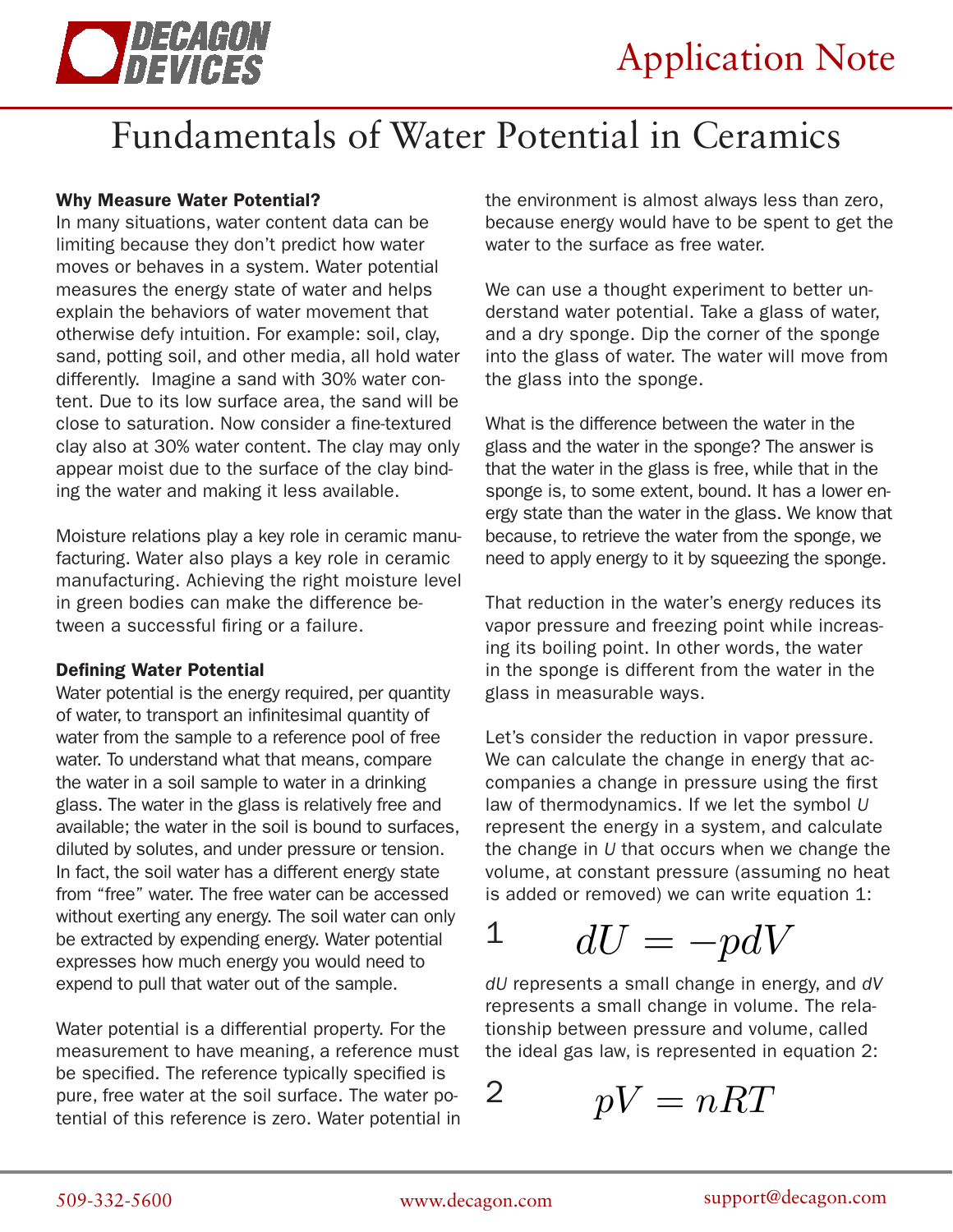

3

where *n* is the number of moles of gas, *R* is a constant, known as the gas constant (8.31 J/mol K) and *T* is the temperature of the gas in kelvins. We can differentiate the ideal gas law to get equation 3:

$$
dV = -nRT \frac{dp}{p^2}
$$

Combining equation 1 and 3 we get equation 4:

$$
dU = nRT \frac{dp}{p}
$$

The energy required to go from the vapor pressure of the pure water in the glass, which we call the saturation vapor pressure and give the symbol *po*. The vapor pressure of the water in the sponge is:

$$
U = nRT \int_{po}^{p} \frac{dp}{p} = nRTln\left(\frac{p}{po}\right)
$$

The ratio *p/po* represents water potential, or water activity  $(a_n)$ , when we are talking about the water in the sponge, or water in solids or liquids. We call it the relative humidity when we apply it to water in the air, and sometimes multiply it by 100 to express it as a percent. The ratio *U/n* is the energy per mole of water is called water potential. Water potential is represented by the greek letter Ψ and has units of Joules/mole. With this substitution, we finally arrive at equation 6 relating the energy of the water in the sponge and its water potential.

$$
6 \qquad = RT \, \, ln a_w
$$

Equation 6 tells us that we can express the energy state of the water in a material either as a water potential or as a water activity. Some fields

of science use water potential and others use water activity. There are some others that use freezing point depression or osmolality, which are equivalent concepts. There are advantages and disadvantages to each, but the important thing to understand is that both are measures of the energy state of the water and have a strong theoretical basis. We focus on water potential here because that is the measure most widely used in soils.

## What Determines Water Potential?

Now consider what factors influence water potential. We can lower the water energy by adsorbing the water in the sponge. Water adsorbed onto any surface lowers its energy state. The water is bound by hydrogen bonds, capillary forces and van der Walls -London forces, so it has less energy than free water. We call these matrix effects. The water energy can be decreased in another way as well. We can dilute the water with solutes. Since work is required to restore the water to its pure, free state, this also reduces the water activity and water potential. We call these effects osmotic effects. We sum the reduction in energy from matric and osmotic effects to get the total change in energy.



*The WP4C determines water potential by measuring the temperature of the sample and the dew point of the air in a sealed head space.*